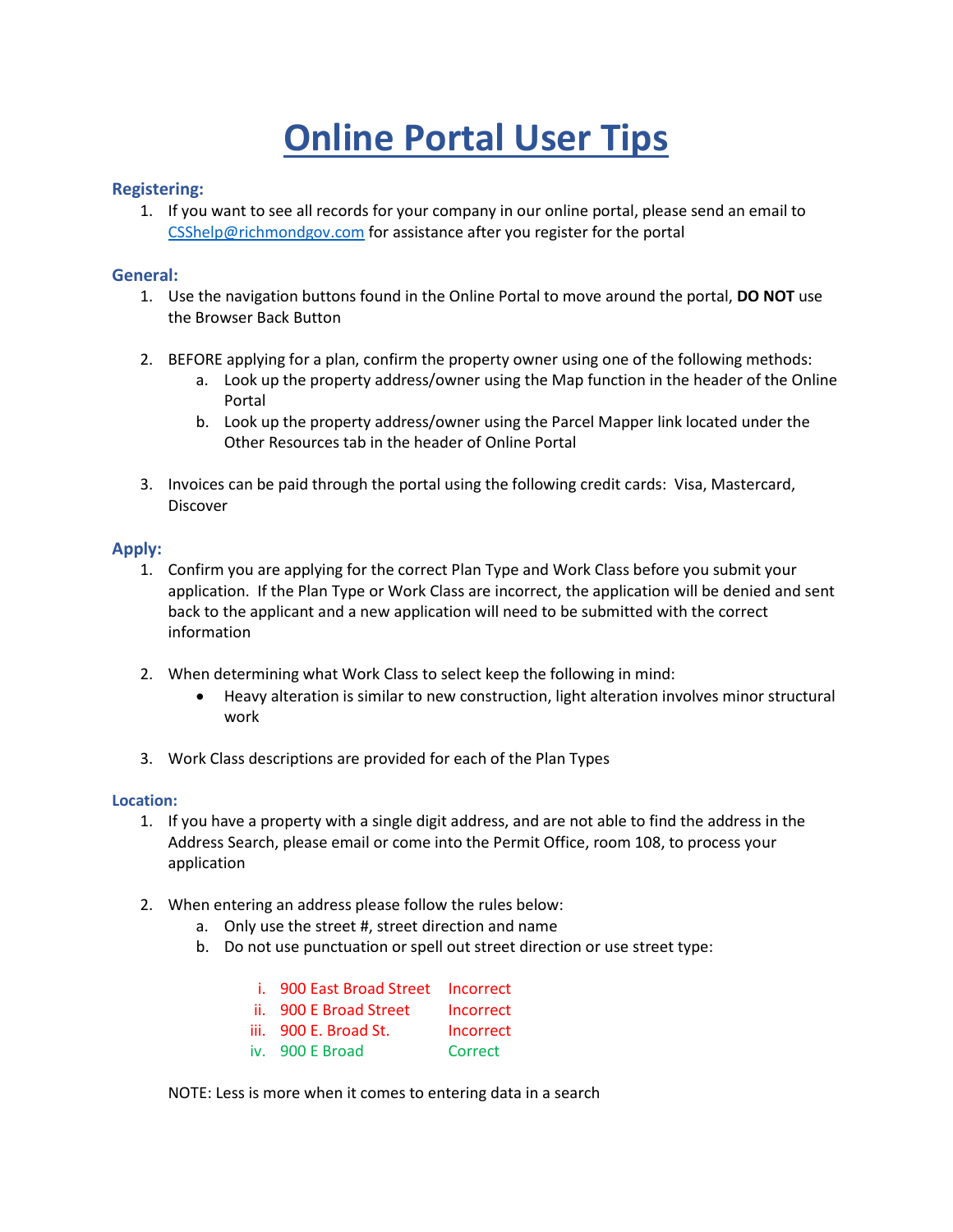#### **Type:**

- 1. Do not use ALL CAPS when entering a description
- 2. Be specific and include the information about the equipment being installed. (i.e.: 3.5 ton heat pump with duct work)
	- a. NOTE: Examples of correct descriptions are provided following this tip sheet
- 3. The description will be used by the inspector when performing inspections
- 4. Enter the total cost of the project in the Valuation field

#### **Contacts:**

- 1. Please confirm you are entering the correct owner for the property
- 2. If you are not able to find the owner, please email or come into the Permit Office to process your application
- 3. Additional contacts can be added by selecting the contact type from the dropdown in the blue Add Contact box and clicking in the box

#### **More Info:**

- 1. Complete ALL fields that are needed for your application Note: You can use the paper application as a guide to filling out this screen, however you do not need to upload the application as an attachment
- 2. Residential Plans: select "Plans: No", even if you are attaching site plans for an application
- 3. Commercial Plans: select "Plans: Yes" if you are submitting construction documents/plans
- 4. For a Mechanical and Gas applications, if the BTUs you are requesting are not listed, round up to the next value. Apply this to the tonnage on HVAC equipment as well.
- 5. The boiler BTU section is in MBTUs so a 110,000 boiler should be entered as 110

#### **Attachments:**

- 1. The application does not need to be added as an attachment
- 2. Site plans can be added even if you select "Plans: No" on the More Info screen
- 3. Site plans are required if the outdoor unit (i.e., generator/heat pump) is equal to or greater than 36" above grade, including the pad.

#### **Summary:**

1. Confirm all information is correct before submitting your application Note: Changes cannot be made after the application has been submitted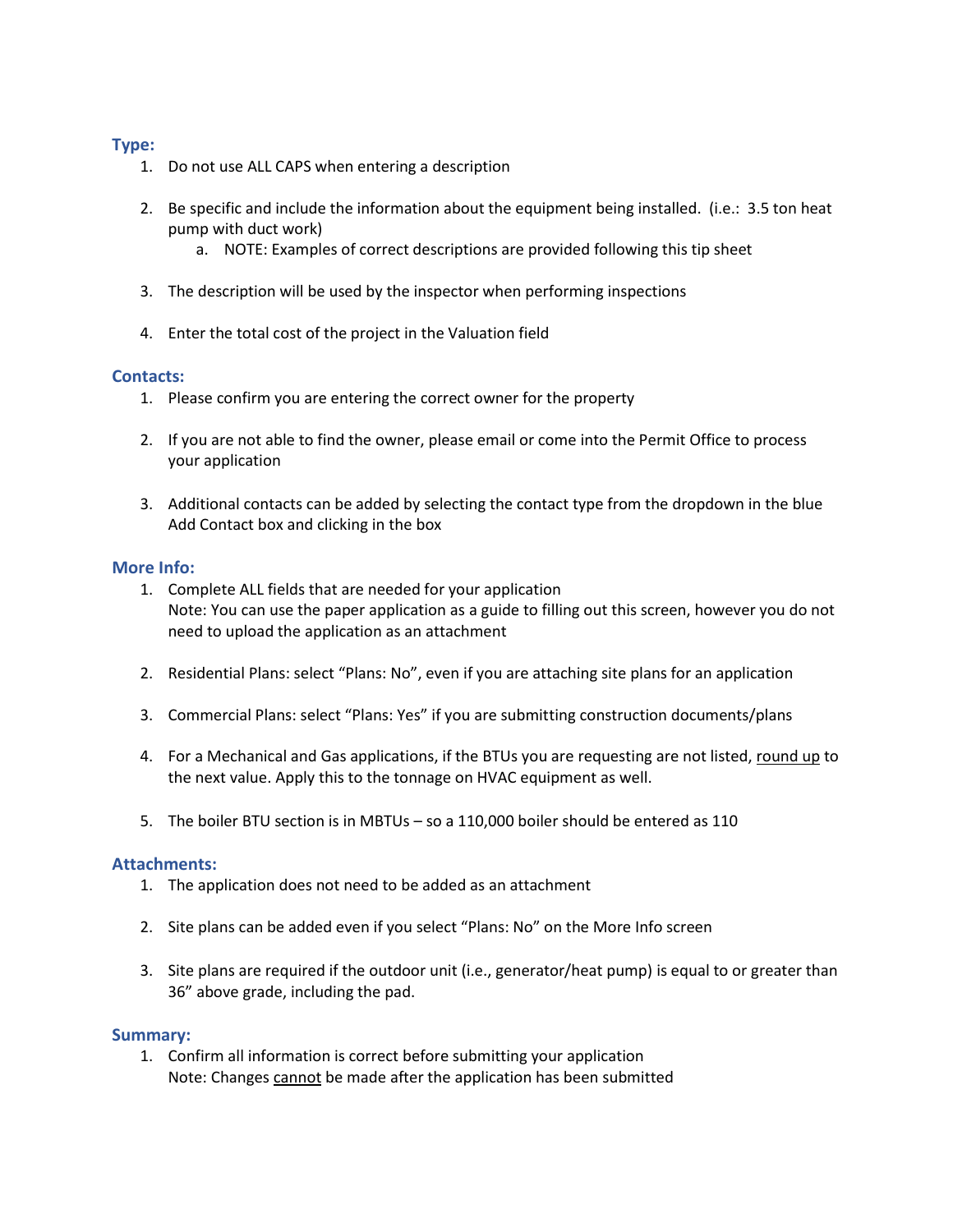- 2. If changes are needed, use the Back button to navigate to the screen needing correction, make the correction and use the Next button to navigate back to the Summary screen
- 3. You will need to scroll to the bottom of the screen to submit your application

Once you hit submit you will receive a submittal confirmation page. **Please note the Plan # or print this screen for reference, if needed.** 

# **Sample Online Portal Descriptions for Residential Trades**

## **Plumbing – Residential**

- Install plumbing for new construction of single family dwelling-Install 25' of 4" sanitary & 25' of 1" water service, add fixtures; 1 water heater, 2 water closets, 1 bathtub, 2 lavatories, 1 kitchen sink, 1 washer connection, 1 dishwasher, 1 disposal & 7 drain traps.
- Plumbing including rough in & trim out for single family detached dwelling- Install 10' of 3" sanitary & 10' of 1" water service, add fixtures; 1 water heater, 1 water closet, 1 bathtub, 1 lavatory, 1 kitchen sink, 1 shower stall, 1 washer connection, 1 dishwasher & 1 disposal.
- Replace water line from meter to house with 50' of 1" service line at single family detached dwelling.
- Connecting 14' of 6" sanitary line from building to lateral at property line & connecting 24' of 1" water service from building to meter.

# **Mechanical – Residential**

- Install 1-2.5 ton heat pump system with duct work at single family detached dwelling. Dimensions: 35" above grade with pad x 26" x 26".
- Replace (1) 3 ton heat pump with (1) 3.5 ton heat pump. Dimensions: 37" above grade with pad x 25 ¾" x 27". Plot plan attached *(A plot plan showing the location of the heat pump is required as the height above grade is ≥ 36". When applying, upload this into the "Attachments" section).*
- Install (1) 460k BTU gas boiler and related duct work.
- Install (1) 18k BTU pre-fab, direct vent, fireplace. No gas piping work involved.
- Reline furnace flue with stainless steel chimney liner.
- Replace existing AC with new (1) 2.5 ton AC and (1) 45K BTU gas furnace w/ AC. No duct work.